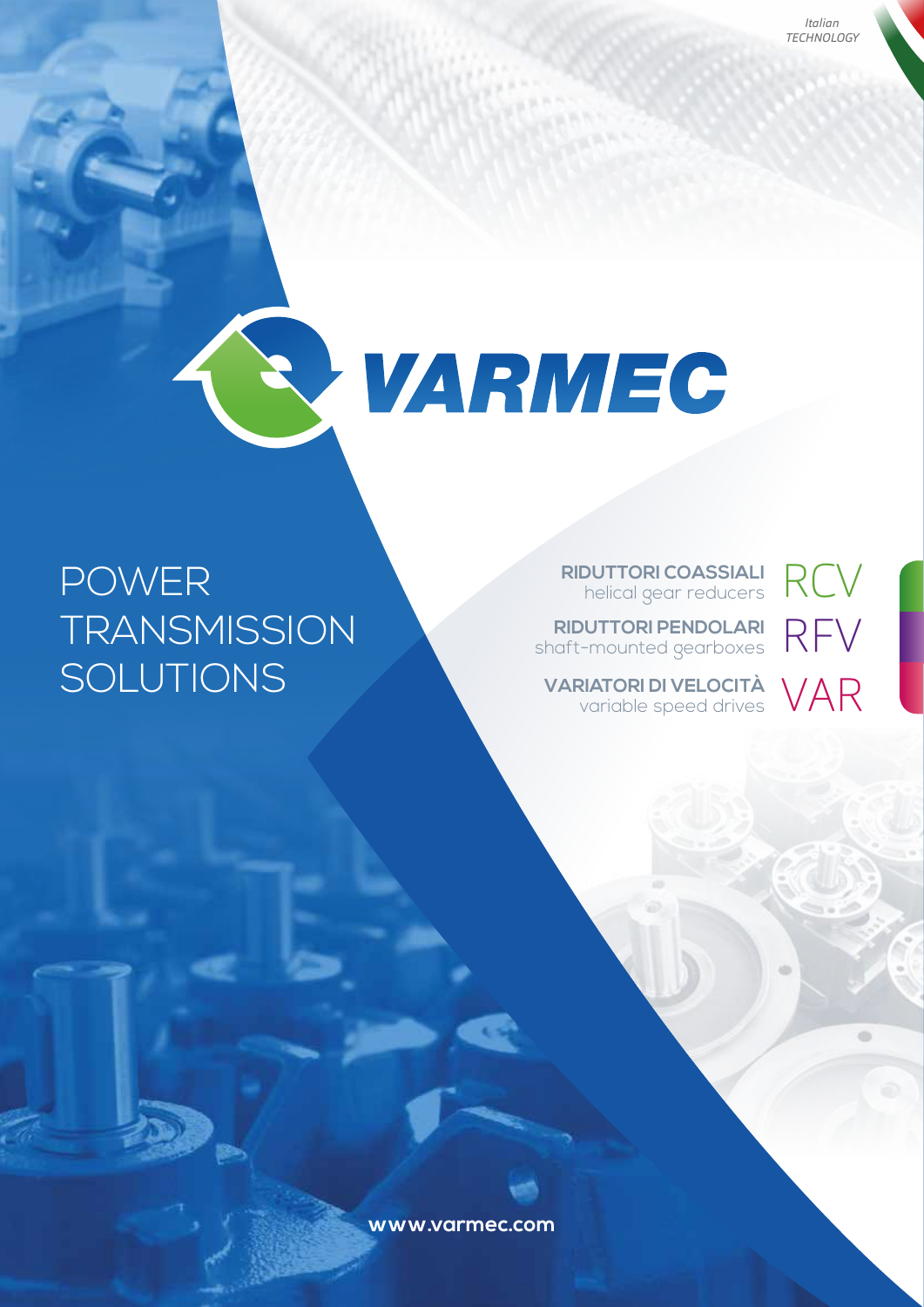RIDUTTORI ad ingranaggi *Helical and bevel helical gearboxes*

T Series Riduttori ortogonali *Bevel Helical gearboxes*

Z Series Riduttori ad assi paralleli *Parallel shaft gear units*

R Series - L Series Rinvii angolari *Right angle gearboxes*

RIDUTTORI epicicloidali *Planetary gearboxes*

EP Series standard *Standard planetary gearboxes*

MTA Series di precisione *Precision planetary gearboxes*

REP Series di precisione *Precision planetary gearboxes*

### **Un importante partnership produttiva** *An important partnership in production*



# MOTORI ELETTRICI *ELECTRIC MOTORS*





## VARIATORI DI VELOCITÀ A FRIZIONE *DRY FRICTION SPEED VARIATOR*

VAR

 $\langle \xi_{\mathsf{X}} \rangle$ 

**Campo di variazione velocità 1:5** *Speed variation range 1:5*

RIDUTTORI

| <b>COASSIALI</b><br>HELICAL GEAR<br><i>REDUCERS</i>                      |
|--------------------------------------------------------------------------|
| Ad uno, due e tre<br>stadi di riduzione<br>in Ghisa ed Alluminio         |
| Whit one, two and three<br>stages of reduction<br>cast iron and aluminum |

 $\left\langle \sum_{i=1}^{n} x_i \right\rangle$ 

| <b>SIZE</b> | Output<br>Torque Nm | Input<br>power kW |
|-------------|---------------------|-------------------|
| 02/0/1/2    | 0,50:131,4          | 0,12:0,18         |
| 05/0/1/2    | 0,90:131,4          | 0,25:0,37         |
| 10/0/1/2    | 1,80:156,5          | 0,55:0,75         |
| 20/0/1/2    | 4,00:309,0          | 1,10:1,50         |
| 30/0/1      | 7,50:165,0          | 2,20:3,00         |





**A due e tre stadi di riduzione** *Whit two and three stages of reduction*

| <b>SIZE</b> | Output<br><b>Torque</b><br>Nm |      | Output<br>Shaft mm |
|-------------|-------------------------------|------|--------------------|
| 252-253     | 200                           |      | ø 25-30            |
| 302-303     | 350                           |      | ø 30-35            |
| 352-353     | 700                           |      | $0.35 - 40$        |
| 402-403     | 1200                          |      | ø 40-45            |
| 502-503     |                               | 2200 | ø 50-55            |
|             |                               |      |                    |

 $\left\langle \sum_{i=1}^{n} a_i \right\rangle$ 



RIDUTTORI a vite senza fine *Worm gearboxes*

K Series , S-B Series *Worm gearboxes*

X-H Series *Worm and helical worm gearboxes*